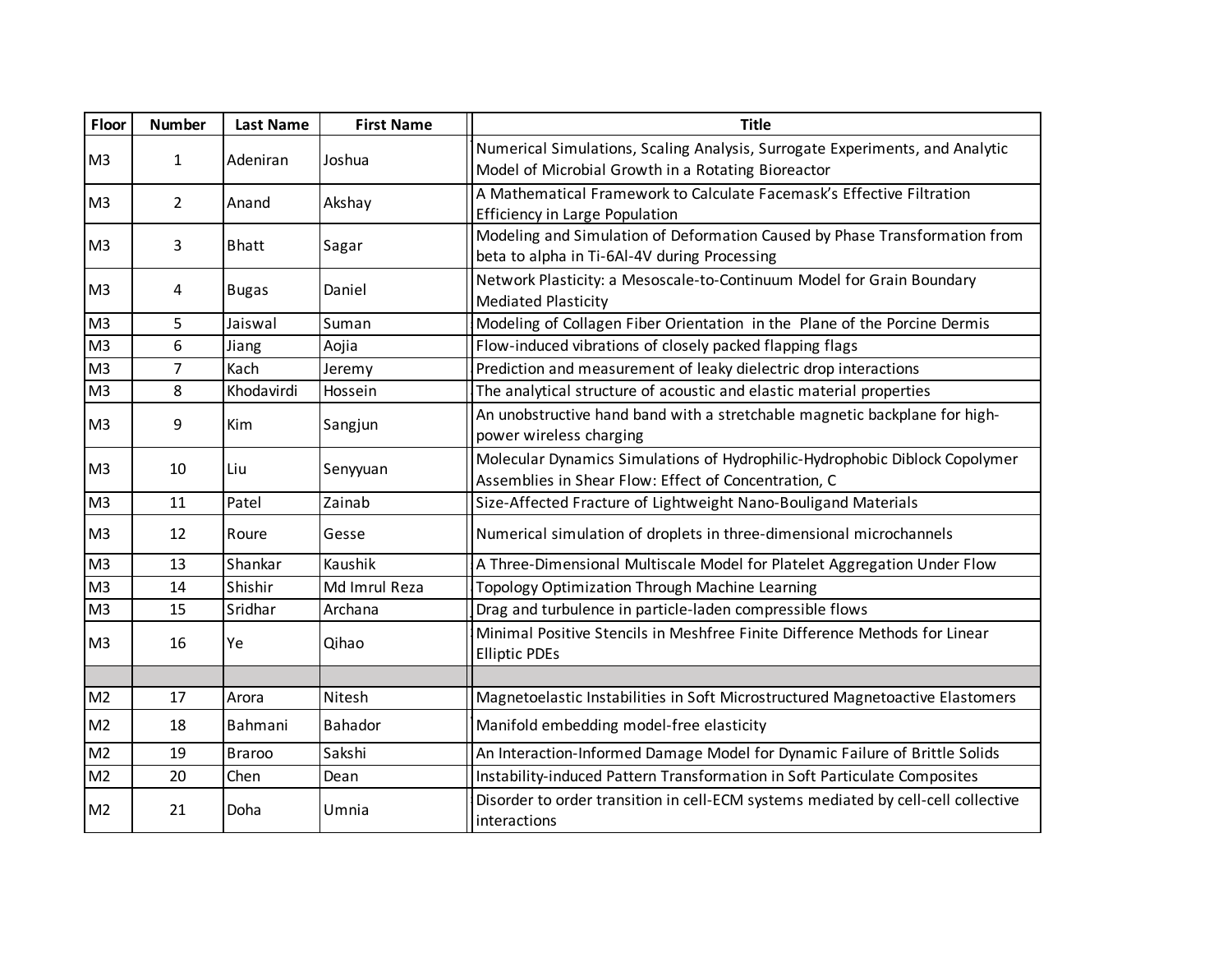| M <sub>2</sub>  | 22 | Fietek             | Carter                      | Analysis of Element Size on Failure Model Performance                                                                             |
|-----------------|----|--------------------|-----------------------------|-----------------------------------------------------------------------------------------------------------------------------------|
| $\overline{M2}$ | 23 | Fincher            | Cole                        | Mechanisms of Metal Filament Penetration in Solid Electrolytes                                                                    |
| M <sub>2</sub>  | 24 | Jokar              | Mehdi                       | Modeling of Porous Structures via Variable-Order Fractional Continuum Theory                                                      |
| M <sub>2</sub>  | 25 | Leanza             | Sophie                      | Ring Origami for Foldable and Wearable Electronics                                                                                |
| M <sub>2</sub>  | 26 | Lee                | Hsiao Wei                   | MODELING ULTRASONIC VIBRATION FATIGUE WITH UNIFIED MECHANICS<br><b>THEORY</b>                                                     |
| M <sub>2</sub>  | 27 | Li                 | Zhengjie                    | Stretchable hybrid response sensors                                                                                               |
| M <sub>2</sub>  | 28 | Maciel de AndLucas |                             | A Creep Test System for In-situ Testing of Miniature Specimens                                                                    |
| M <sub>2</sub>  | 29 | Motiwale           | Shruti                      | NNFE Simulation of Anisotropic Material Models for Organ Level Simulations of<br>the Aortic Heart Valve                           |
| M <sub>2</sub>  | 30 | Rao                | Yifan                       | Mechanics and Application of Elastic Wetting: Substrate-Supported Droplets<br>Confined by Soft Elastic Membranes                  |
| M <sub>2</sub>  | 31 | Srivatsa           | Srikar                      | Exploring the Material Property Space of Asymmetric Lattice Metamaterials                                                         |
| M <sub>2</sub>  | 32 | Varner             | Hannah                      | Volume Controlled Cavity Expansion (VCCE) for Constitutive Modeling of Soft<br>Materials                                          |
| M <sub>2</sub>  | 33 | Wei                | Ding                        | Multiscale Uniaxial Nonlocal Beam Modeling: Distributed Order Fractional<br>Timoshenko Beam Theory                                |
| M <sub>2</sub>  | 34 | Wu                 | Shuai                       | Untethered Control of Functional Origami Robots with Distributed Actuation for<br>Multimodal Deformation                          |
|                 |    |                    |                             |                                                                                                                                   |
| M1              | 36 | Ansari             | Mohammad Ali                | Novel correlations between process forces and void morphology for effective<br>detection and minimization of defects during FSW   |
| M1              | 37 |                    | Bindiganavile Ravi Srivatsa | Modeling Non-Steady Temperature Fields in Shear Localized Chip Formation in<br>Machining                                          |
| M1              | 38 | Chawla             | Harshit                     | Determining Large Strain Metal Plasticity Parameters using In-Situ Full-Field<br>Observations of Cutting                          |
| M1              | 39 | Fontenele          | Fernanda                    | Instabilities in soft and biological composites                                                                                   |
| M1              | 40 | Huang              | Shenglin                    | Variational Onsager Neural Networks (VONNs): A Thermodynamics-Based<br>Variational Learning Strategy for Non-Equilibrium Modeling |
| M1              | 41 | Ihuaenyi           | Royal                       | A Nonlinear Thermo-Viscoelastic Model for Polymeric Battery Separators                                                            |
| M1              | 42 | Janssen            | Mathijs                     | Stability of a cylindrical, protein-covered lipid membrane                                                                        |